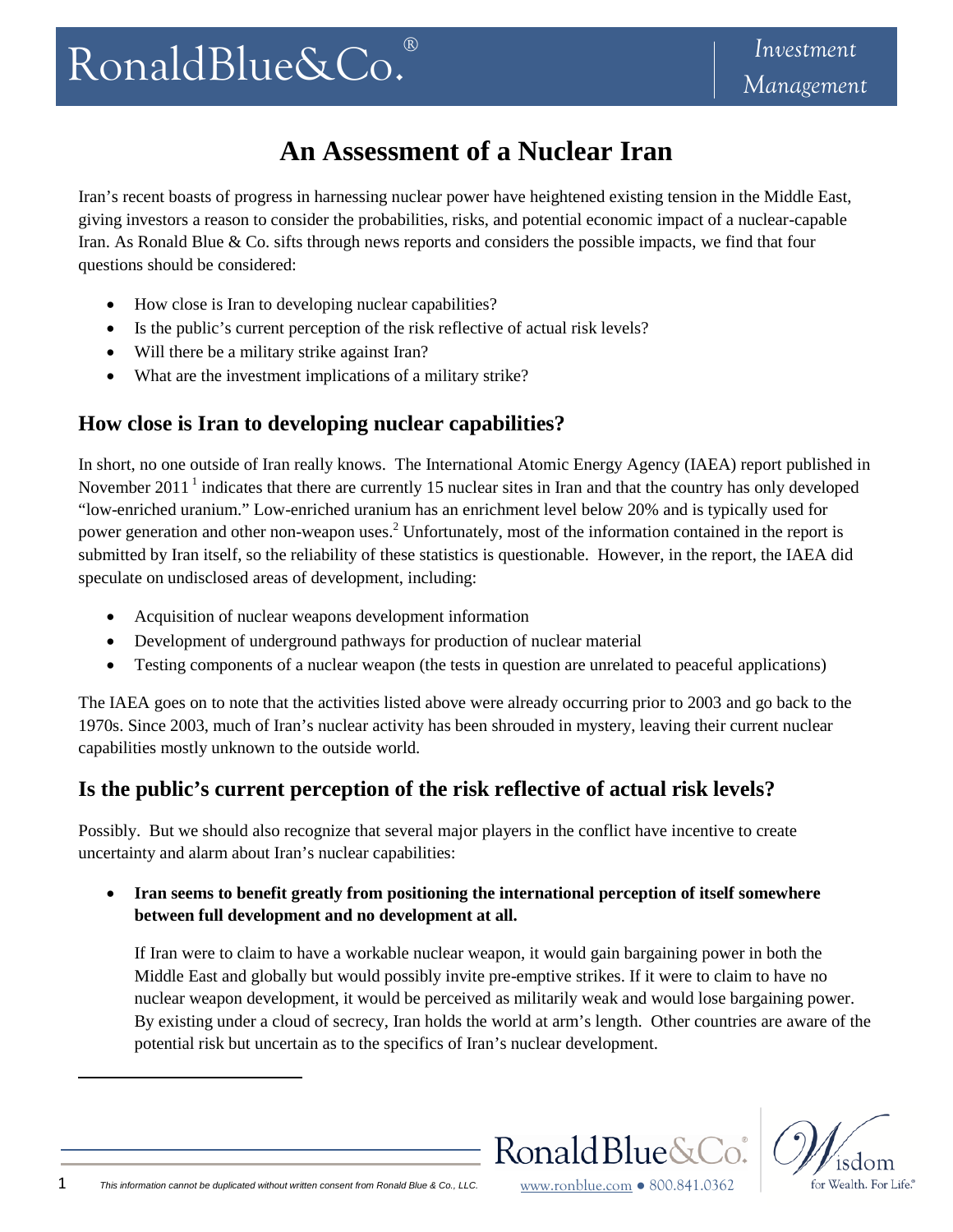By operating amid this global uncertainty, Iran maintains bargaining power and clout, can continue its program without external military conflict, and can use high oil prices to fund both nuclear research and to support the governing regime. Further, it seems that Iran has been purposely fueling international apprehension, as seen in Ahmadinejad's public visit to a nuclear facility on February 25, 2012. While Iran's ultimate intentions remain uncertain, its Middle East power has clearly expanded in recent years.

 **Israel is another entity that has an incentive to keep the international community on alert about Iran's nuclear status.**

While Israel clearly is one of the region's most developed military powers and benefits from strong alliances, it is surrounded by a Middle East that is hostile to its existence as a nation. Israel is obviously vulnerable to possible attack by any of its neighbors possessing the capability of launching a substantive offensive strike.

As Iran is an enemy of the state of Israel, Israel clearly has an incentive to use the current focus on Iran's nuclear ambitions to foster international furor and secure sanctions against Iran in an attempt to weaken the regime. The risks Israel faces are quite real, and by sharing that fear with the international community, it can push for a coordinated international response.

(Also, as many analysts have noted: In a previous episode of nuclear fear when Israel had the capability to stop a country's nuclear development, it did so by conducting a military strike against Syria – Operation Orchard in 2007 -- without engaging in substantial preexisting rhetoric.)<sup>3</sup>

#### **Will there be a military strike against Iran?**

Of course, no one can predict this with accuracy. However, we can evaluate the situation by exploring the perspectives of the various military powers. The situation in the Middle East has never been simple, and this time is no exception.

Clear **disincentives** to a military strike on Iran include:

- Iran's position has clearly weakened, with Syria, its main Middle Eastern ally, facing internal unrest.
- The risk of alienating international cooperation, as Iran could then portray itself as a victim of an unwarranted strike and begin to unravel its growing isolation.
- Oil Prices: Iran is the #5 oil producer in the world, accounting for 5% of global oil production, and it can disrupt trade in the important Strait of Hormuz, through which 20% of the world's oil travels. While any military conflict could boost the price of oil, history has not shown price increases to be inevitable in every situation. In the current environment, however, we believe that higher oil prices would likely be one result of a military strike.
- Current sanctions appear to be having some effect, as Iran has indicated a willingness to engage in talks. (On the other hand, this could very well just be a delay tactic).
- An American electorate that has grown tired of conflict in the Middle East.

On the other hand, there are **incentives** for military action against Iran, whether by Israel or others:



Ronald Blue&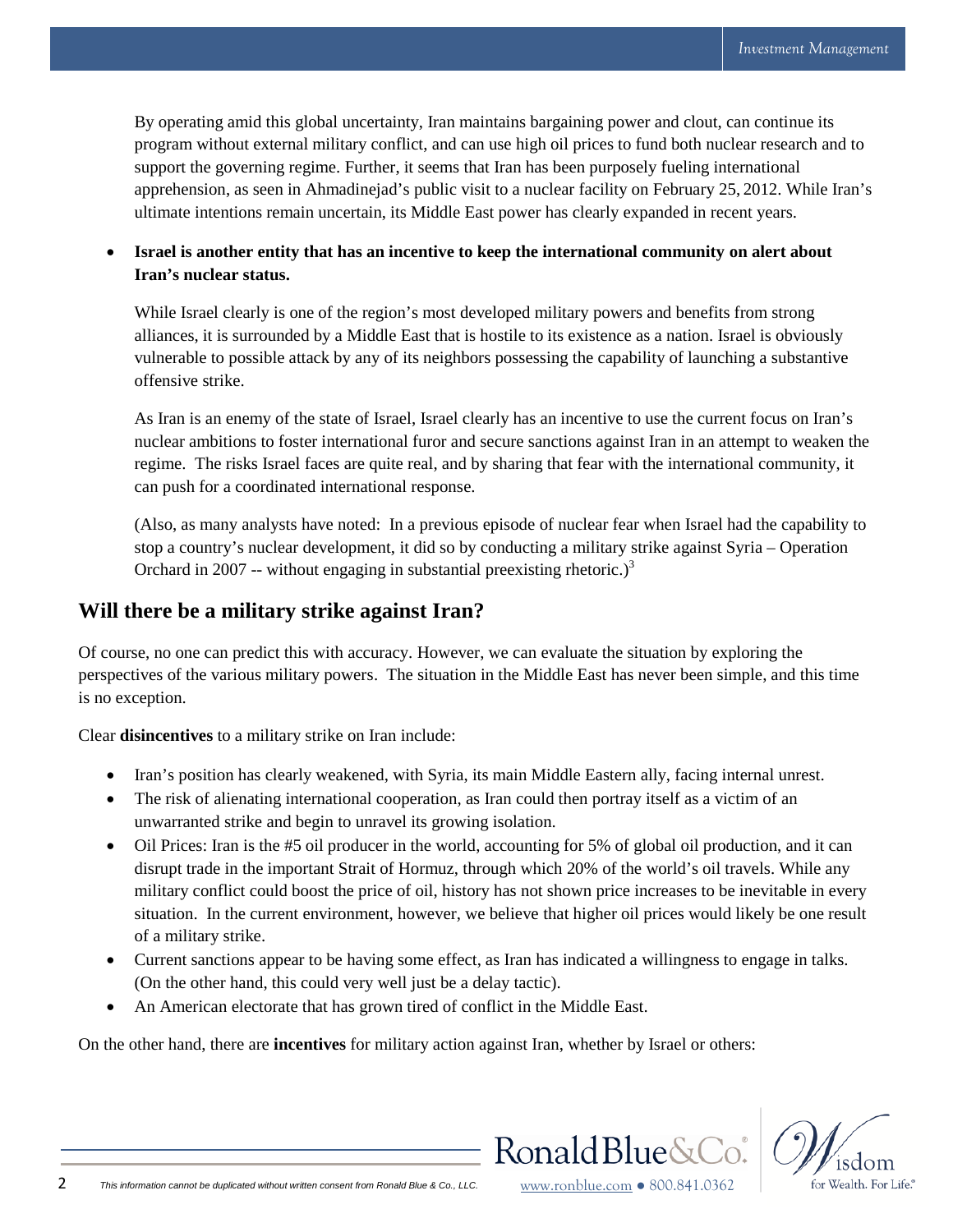- The risk that Iran has created or will quickly complete a nuclear weapon is real enough to warrant action now.
- Although sanctions have increased and seem to be having some effect, Iran still appears to be conducting research.
- Delaying a strike gives Iran the time to create underground facilities and move closer to developing a weapon itself.

To many in the investment community, it is entirely conceivable that a strike could occur within the next year. Intrade, an online trading exchange where participants bid on outcomes of world events, has estimated the risk of a military strike by the end of the year at 29% (as of April 2, 2012).<sup>4</sup>

### **What are the** *investment implications* **of a military strike?**

From an investment perspective, this means the range of possible outcomes is wide. If a military strike involving Iran occurs, it is **our opinion** that some or all of the following investments **could benefit** on a relative basis:

- *Treasury Bonds* could benefit from a flight to safety, with investor demand increasing valuations and keeping rates low.
- *The U. S. Dollar* should continue to be strong and should remain the world's reserve currency. It is also likely that other strong currencies such as the Canadian Dollar, the Swiss Franc, and the Japanese Yen would do better than other, weaker currencies.
- *Gold* would benefit from uncertainty and fear, as it typically does during systemic risk events.
- *Lower-Risk Stocks* could remain a viable investment option. While one should expect most stocks (aside from military-related) to go down in the event of a military strike on Iran, lower-risk stocks would allow continued investment in equities but with less downside than traditional equities. (Examples of lower-risk stocks include utilities, healthcare, and some alternative strategies such as covered calls.)
- *Oil* would likely spike in price should a Middle Eastern military strike occur. We believe that current conditions would strongly affect oil prices, even though the historical precedent of military strikes has not always translated into higher prices.

Alternatively, it is **our opinion** that some or all of the following investments **could be affected negatively** by a military strike:

- **Currency Exposure:** International stocks and bonds would likely suffer due to currency risks, and depending on the country's credit rating and relationship to the Middle East, could suffer from credit risks as well.
- **Credit Exposure: Corporate bonds** except for the highest rated bonds, anything with credit risk will likely see prices go down.
- **Growth Exposure:**

**Stocks** would likely perform poorly amid higher oil prices and a more uncertain investment context.



Ronald Blue&